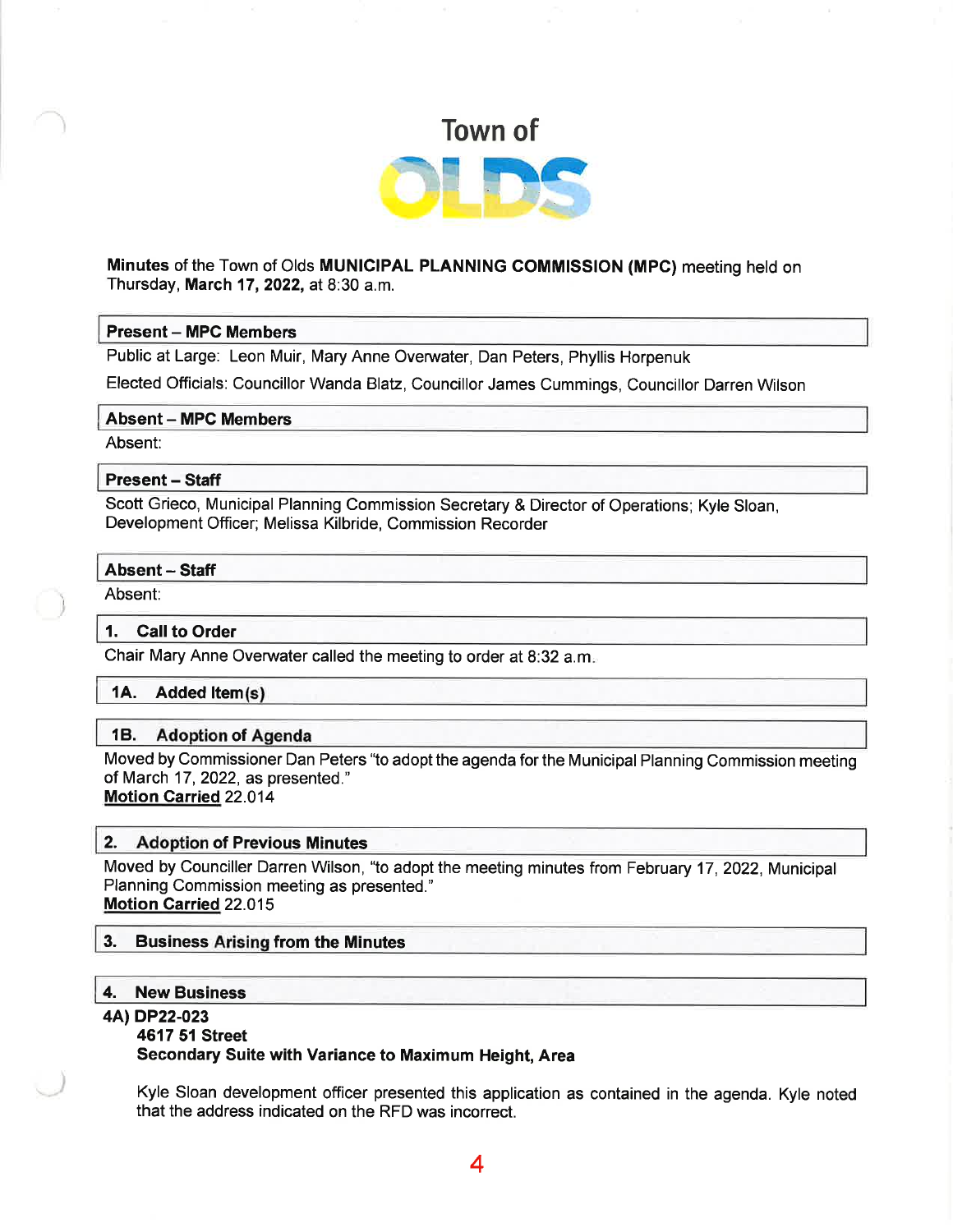Applicant was present and spoke to the Commission.

"Moved by Commissioner Leon Muir, "that Municipal Planning Commission move to closed session in accordance with section 197(2) of the Municipal Government Act to discuss matters exempt from disclosure under FOIP Sections 17 at 8:50 am with Commissoner Dan Peters, Commissioner Phyllis Horpenuk, Commissioner Mary Anne Overwater, Councillor Darren Wilson, Councillor James Cummings, Councillor Wanda Blatz. Scott Grieco, Municipal Planning Commission Secretary & Director of Operations, Kyle Sloan, Development Officer, Melissa Kilbride, Scribe may remain in attendance for the closed session.

Motion Garried 21-016

The public were moved from council chambers at 8:59am.

#### CLOSED SESSION FOIP Section 17 - Disclosure harmful to business interests of a third party

Moved by Councillor Wanda Blatz, "that the meeting reconvenes the Municipal Planning Commission at 9:30am.

Motion Garried 22.017

Moved by Commissioner Dan Peters, "that the Municipal Planning Commission approve Development Permit Application DP22-023 as presented, subject to conditions listed in the attached draft Development" Motion Carried 22.018

#### 5. Correspondence and Information

5A) February 2022 Development & Building Permits and Monthly Building Permit Statistics

Kyle Sloan, Town of Olds Development Officer reported on the list of development and building permit approvals and the building permit statistics for February 2022.

Moved by Commissioner Phyllis Horpenuk "that the development and building updates be received as information." Motion Garried 22.019

#### 6. Adjournment

The next Municipal Planning Commission meeting will be held April 21, 2022, in Council Chambers.

Councillor James Cummings "moved to adjourn the Municipal Planning Commission meeting at 9:33 a.m.".

Motion Carried 22.020

These Minutes approved  $\bigoplus \Gamma$  21, 2022.

Dan Peters SCOTT GRIECO **CHAIRPERSON** 

SECRETARY TO THE COMMISSION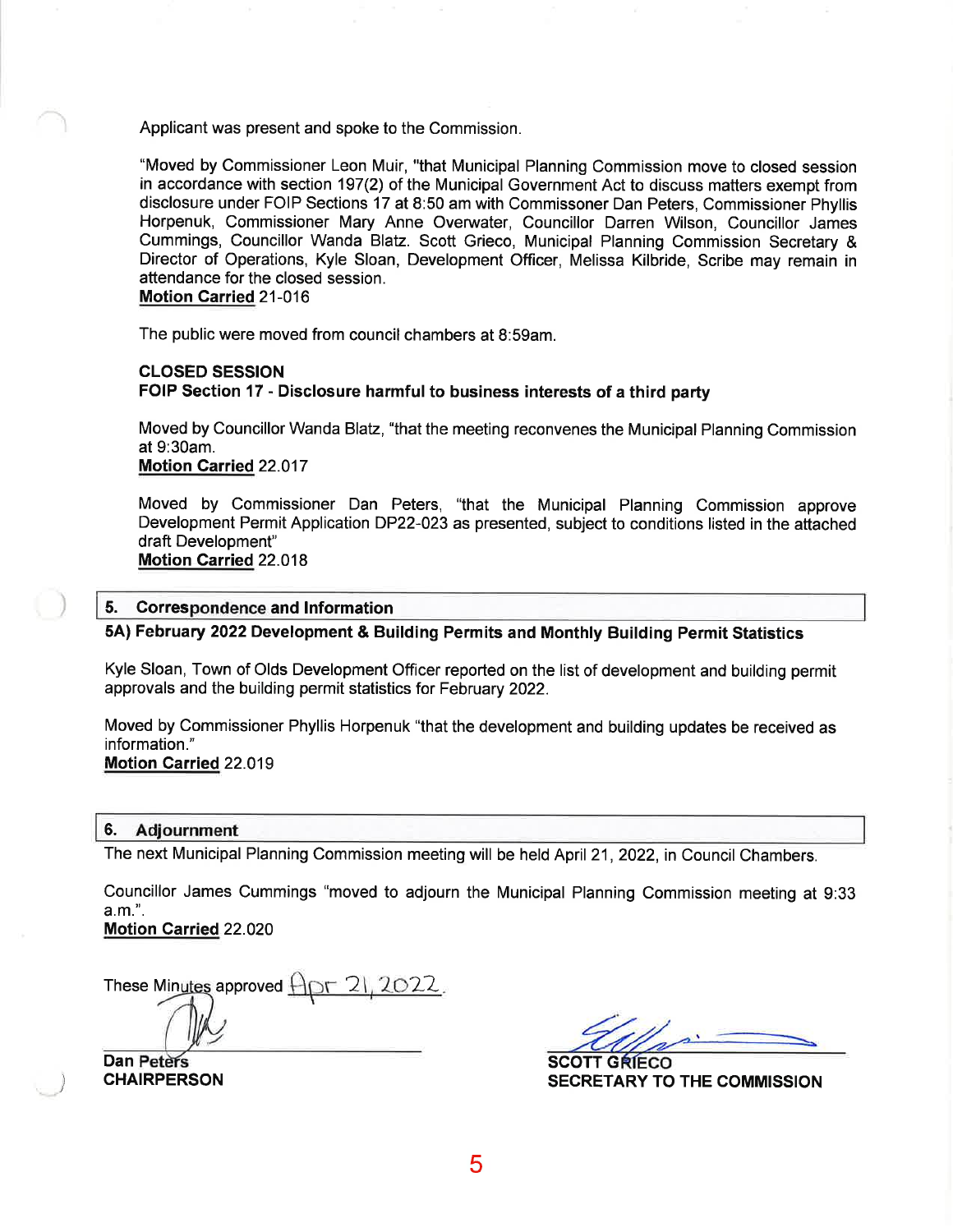# Town of **OLDS**

# **Development & Building Permits March 2022**

| Permit # | $\sim$<br>Roll # | Owner                          | Applicant              | Civic Address                            | Lot | <b>Block</b> | Plan    | <b>Land Use</b><br><b>District</b> | <b>App Description</b>                     | Category                                 | Value of Project |
|----------|------------------|--------------------------------|------------------------|------------------------------------------|-----|--------------|---------|------------------------------------|--------------------------------------------|------------------------------------------|------------------|
| 22-006   |                  | 3600600 Chris Andrusiak        | Chris Andrusiak        | 5310 57 Avenue<br><b>Garage Addition</b> |     |              | 7054JK  | DC3                                | <b>Garage Addition</b>                     | Residential<br><b>Accessory Building</b> | \$15,000.00      |
| 22-023   |                  | 3911600 James Rosenberger      | James Rosenberger      | 4617 51 Street                           | 17  | 33           | 5046FI  |                                    | R1 Garden Suite                            | Secondary Suite                          | \$95,000.00      |
| 22-027   |                  | 3821100 Jamie Hart             | Jamie Hart             | 4806 50 Avenue                           | 25  |              | 9410879 |                                    | C1 Fascia Sign                             | Signage                                  |                  |
| 22-028   |                  | 3629400 Robert Sadlemyer       | Ray Cavin              | 6005 Ash Street                          |     | 6            | 7811071 | R1                                 | <b>Existing Deck</b>                       | <b>Residential Addition</b>              | \$1,000.00       |
| 22-029   |                  | 5210900 LeeAnn Weisner         | Justina Trach          | 17 Willow Lane                           | 10  | 3            | 0410118 | R1                                 | Detached Garage                            | Residential<br><b>Accessory Building</b> | \$15,000.00      |
| 22-030   |                  | 3908500 Larry Arvay            | Larry Arvay            | 4822 52 Street                           | 25  | 11           | 4721    |                                    | Demolish<br>R2 Detached<br><b>Dwelling</b> | Demolition Permit                        | \$10,000.00      |
| 22-031   |                  | 4326300 Merinda Gustafson      | Merinda Gustafson      | 24B Sierra Drive                         |     | 3            | 0810273 | R <sub>3</sub>                     | Gazebo on<br><b>Existing Deck</b>          | <b>Residential Addition</b>              | \$2,000.00       |
| 22-032   |                  | 3313500 Greig Connolly         | <b>Greig Connolly</b>  | 5709 58 Street                           |     |              | 8111119 | R <sub>1</sub>                     | <b>Existing Deck</b>                       | <b>Residential Addition</b>              |                  |
| 22-036   | 6020900          | Richardson Bros (Olds)<br>Ltd. | <b>Stevenson Homes</b> | 4 Coutts Close                           | 59  |              | 1611540 | R <sub>1</sub>                     | Detached<br><b>Dwelling</b>                | <b>New Residential</b>                   | \$400,000.00     |

\$538,000.00